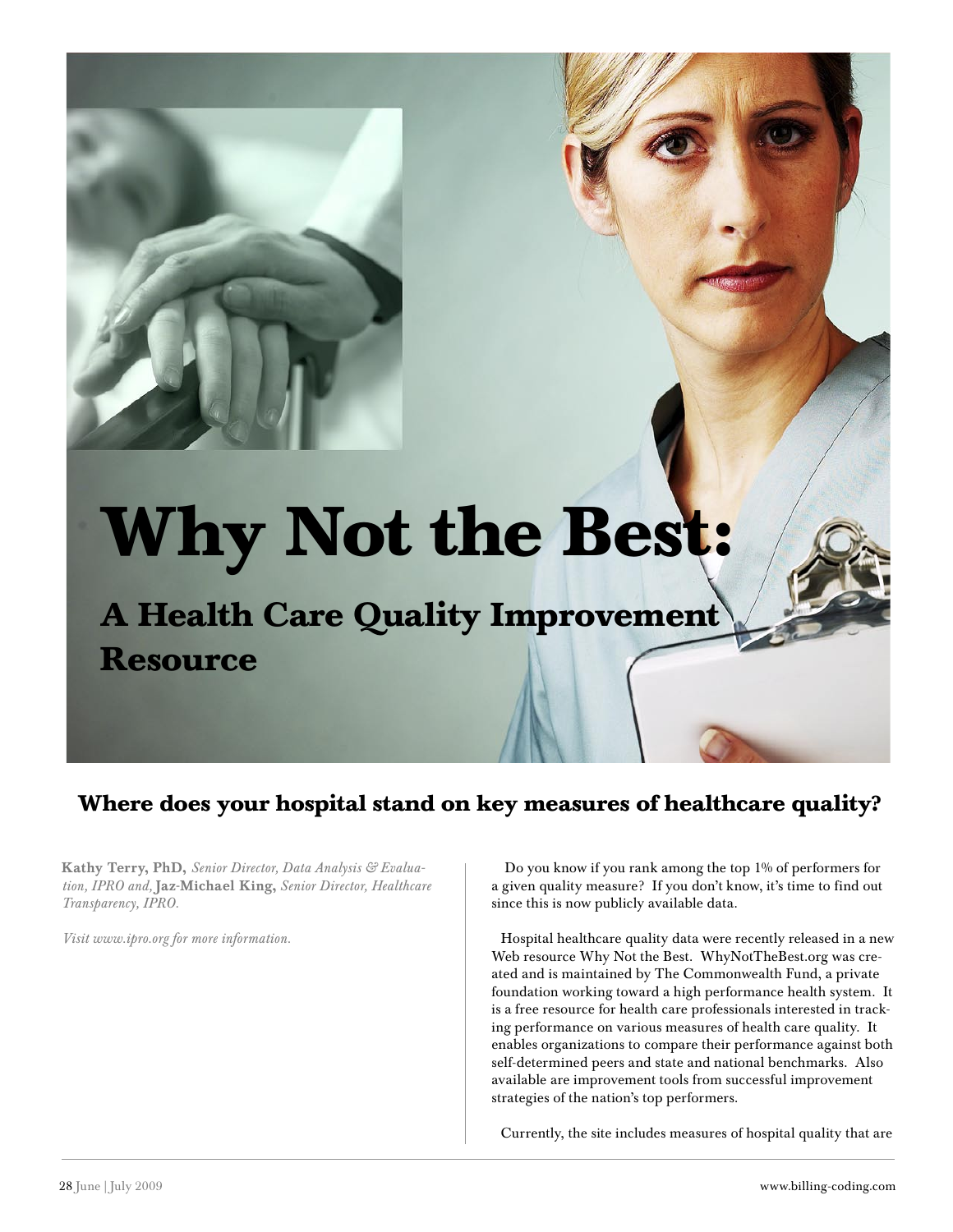publicly reported on the Centers for Medicare and Medicaid Services Web site, Hospital Compare (www.hospitalcompare.hhs.gov/Hospital). Specifically, it includes Hospital Quality Alliance measures that reports how often hospitals deliver recommended care processes for heart attack, heart failure, pneumonia, and surgical care improvement. In addition, it includes measures from the Hospital Consumer Assessment of Healthcare Providers and Systems (HCAHPS), which report hospital patients' satisfaction with their care. The data is updated quarterly and includes nearly all U.S. hospitals, some 4,440.

As shown in Table 1, holding the title of highest performers for overall quality composite scores are single hospitals in Alabama, Oklahoma, and California.

### **Table 1. Select high performers on overall quality measures.**

| <b>Hospital Name (Location)</b>      | Overall |
|--------------------------------------|---------|
| <b>FLOWERS HOSPITAL (AL)</b>         | 99.62%  |
| OKLAHOMA HEART HOSPITAL (OK)         | 99.57%  |
| ANAHEIM REGIONAL MEDICAL CENTER (CA) | 99.39%  |

The overall pneumonia composite score (see Footnote 1 for methodology) identified a few hospitals scoring 100% on quality performance data, as shown in Table 2.

### **Table 2.**

### **Composite score of seven process of care measures for pneumonia care.**

| <b>Hospital Name (Location)</b>                      | <b>Overall</b> |
|------------------------------------------------------|----------------|
| ELBA GENERAL HOSPITAL (AL)                           | $100\%$        |
| IMPERIAL POINT MEDICAL CENTER (FL)                   | $100\%$        |
| NEW YORK COMMUNITY HOSPITAL OF BROOKLYN,<br>NC. (NY) | $100\%$        |

One hospital in the US scored 100% on the composite measure for Surgical Care. Wenatchee Valley Hospital in Washington State performed at 100% for each of the five care processes to prevent surgical infection, leading to a 100% composite score.

However, on a select review of a random top performer, we found that only 77% of the patients surveyed would recommend this hospital to family or friends, highlighting the importance of looking at multiple dimensions of performance. Providers can drill-down further to the elements of the satisfaction survey to decipher problem areas. Nationally, for example, patient satisfaction indices stated that complete discharge instructions regarding aftercare were missing 20% of the time. In fact, even top performers (those within the Top 1% for the nation) were still missing these instructions at least 3% of the time. Clearly these data show that there is room for improvement for all providers.

As we move further into this era of data transparency, it is imperative that providers perform to the highest standards and measure and report their data. Additionally, shar-

## WANT TO GET CERTIFIED AS A BILLER OR CODER?

AAPC www.aapc.com AHCAE www.ahcae.org AHIMA www.ahima.org ARHCP www.arhcp.com MAB www.e-medbill.com Med-C www.med-certification.com **NFRA** www.nebazone.com PAHCS www.pahcs.org PAHCOM www.pahcom.com PHIA www.phia.com PMI www.pmimd.com POMAA www.pomaa.net

Also visit www.billing-coding.com/ceu for more information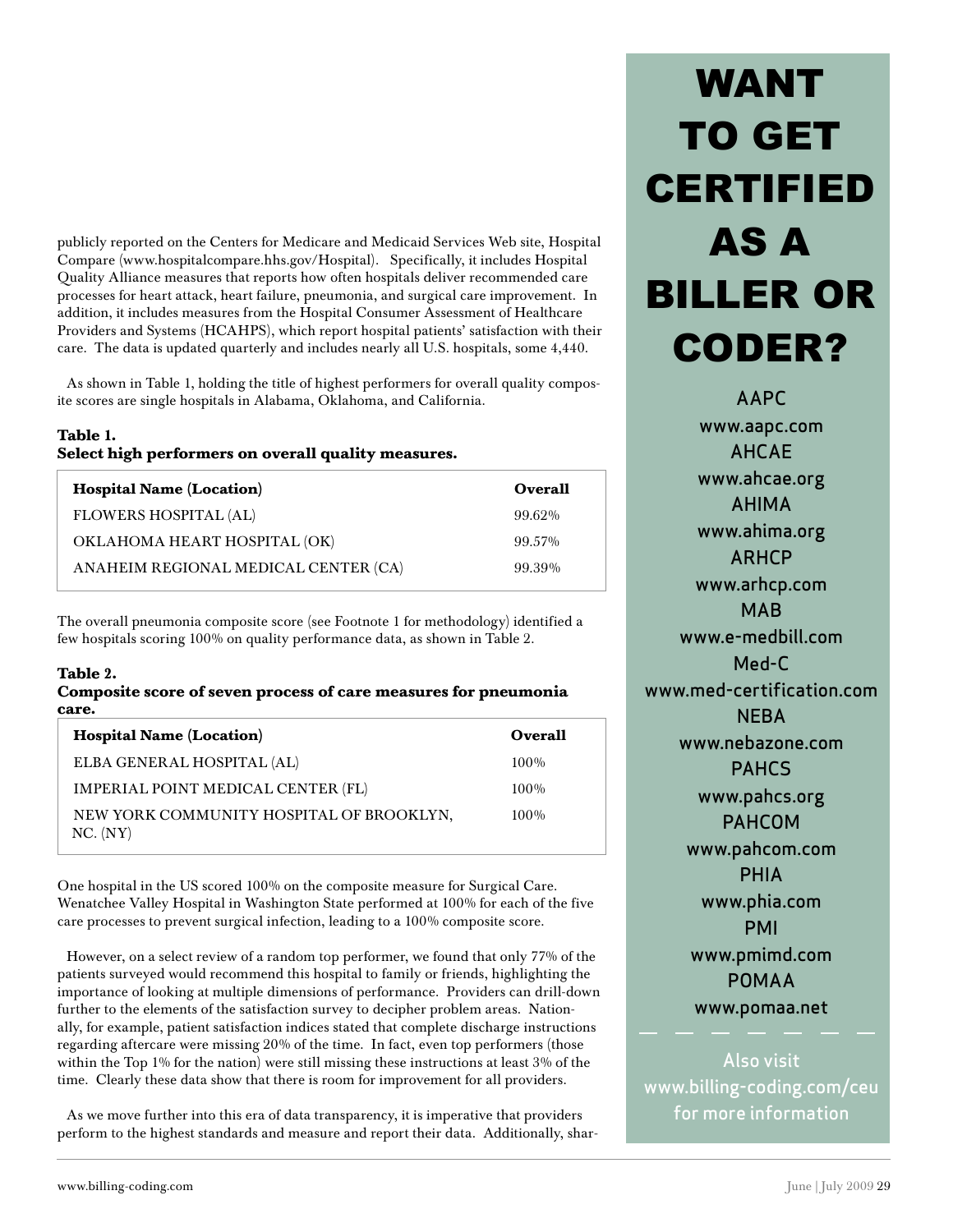ing improvement methodologies and techniques can benefit all. To that end, available to hospitals are free resource tools to improve their performance on measures. Specifically, a few such tools to assist hospitals in improvement efforts are below (taken from a sample of resources available on the site):

| <b>Patient- and Family-Centered</b><br><b>Care Organizational Self-Assess-</b><br>ment Tool  | Institute for Healthcare Improvement<br>and National Initiative for Children's<br>Healthcare Quality | This self-assessment tool enables organiza-<br>tions to understand the range and breadth of<br>elements under patient- and family-centered<br>care and to assess where they are against the<br>leading edge of practice.                                                                                                                                                       |
|----------------------------------------------------------------------------------------------|------------------------------------------------------------------------------------------------------|--------------------------------------------------------------------------------------------------------------------------------------------------------------------------------------------------------------------------------------------------------------------------------------------------------------------------------------------------------------------------------|
| <b>Strategies for Leadership: Pa-</b><br>tient- and Family-Centered Care<br><b>Toolkit</b>   | American Hospital Association and<br>Institute for Family-Centered Care                              | The toolkit contains downloadable resources,<br>including a teaching video, video discussion<br>guide, resource guide, and hospital self-as-<br>sessment tool, to help hospitals become more<br>patient- and family-focused in their care<br>practices.                                                                                                                        |
| <b>Self-Assessment Tools for Evalu-</b><br>ating Patient- and Family-Cen-<br>tered Practices | Institute for Family-Centered Care                                                                   | These in-depth self-assessment inventories<br>provide detailed questions for interdisciplinary<br>patient / family teams in hospitals and out-<br>patient settings. They provide a way to assess<br>patient- and family-centered care in a hospital,<br>clinical area, or practice, and to develop a plan<br>to advance the practice of patient- and family-<br>centered care. |
| <b>Strategies for Leadership: Pa-</b><br>tient-and Family-Centered Care                      | American Hospital Association and<br>Institute for Family-Centered Care                              | This resource includes a video describing core<br>concepts of patient- and family-centered care;<br>a video discussion guide; a resource guide on<br>how to advance such care within organiza-<br>tions, and a Hospital Self-Assessment Tool to<br>evaluate the progress hospitals have made and<br>identify opportunities for improvement.                                    |

The Commonwealth Fund will continue to add new measure sets and develop additional functionality over time. If you would like to stay informed of new data or features on WhyNotTheBest.org, please sign up for e-mail alerts (www.whynotthebest.org/alerts). If you would like to provide feedback on the site or make a suggestion for improvement, please contact wntb@cmwf.org. If you are interested in furthering healthcare data transparency for your facility, please contact IPRO at 516.209.5407 or by visiting www.abouthealthtransparency.org **BC** 

*1. To create summary scores for each condition, the site uses a methodology prescribed by the Joint Commission. This approach suggests that the summary score be the number of times a hospital performed the appropriate action across all measures for that condition, divided by the number of opportunities the hospital had to provide appropriate care for that condition. Summary scores were not calculated if a hospital did not report on all the measures for each condition (all 24 measures for the overall score) and did not have at least 30 patients for at least one of the measures for each condition. Scores are not weighed, except that measures with larger denominators do contribute more weight to the calculation of the mean* 

*for that measure. None of the measures is risk adjusted. See http://www. whynotthebest.org/methodology for more detail.*

*2. To appear among the top performers on the process-of-care measures, a hospital must have reported data for every available measure and recorded data on 30 or more patients for each of the four conditions (heart failure, heart attack, pneumonia, and surgical care improvement). No explicit weighting was incorporated, but higher-occurring cases give weight to that measure in the average. Since these are process measures (versus outcome measures), no risk adjustment was applied.*